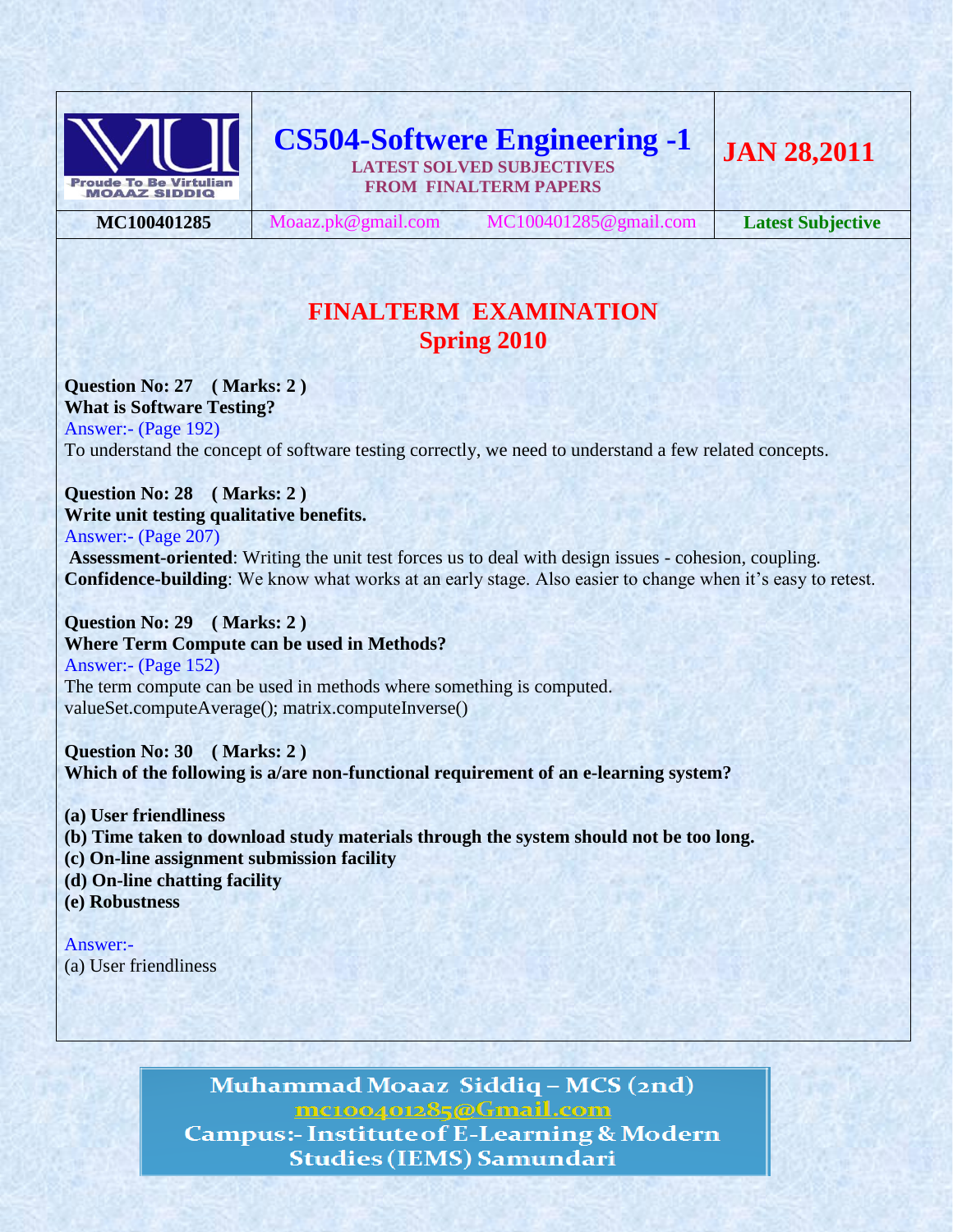## **Question No: 31 ( Marks: 3 ) Write unit testing principles.**

# Answer:-(Page 207)

- In unit testing, developers test their own code units (modules, classes, etc.) during implementation.
- \* Normal and boundary inputs against expected results are tested.
- Thus unit testing is a great way to test an API.

# **Question No: 32 ( Marks: 3 )**

# **The use of** *do.... while* **loops should be avoided. Explain why ?**

## Answer:-(Page 159)

The use of *do.... While* loops should be avoided. There are two reasons for this. First is that the construct is superfluous; Any statement that can be written as a *do.... while* loop can equally well be written as a *while* loop or a *for* loop. Complexity is reduced by minimizing the number of constructs being used. The other reason is of readability. A loop with the conditional part at the end is more difficult to read than one with the conditional at the top.

# **Question No: 33 ( Marks: 3 )**

# **Give 3 Equivalence partitioning guidelines**

Answer:-(Page 199)

- Organize your equivalence classes. Write them in some order, use some template, sequence, or group them based on their similarities or distinctions. These partitions can be hierarchical or organized in any other manner.
- Boundary conditions: determine boundary conditions. For example, adding in an empty linked list, adding after the last element, adding before the first element, etc.
- \* You should not forget invalid inputs that a user can give to a system. For example, widgets on a GUI, numeric instead of alphabets, etc.

# **Question No: 34 ( Marks: 5 )**

## **Discus the symptoms and an example of memory overrun bug class.**

Answer:-(Page 220)

# Symptoms

- Program crashes quite regularly after a given routine is called, that routine should be examined for a possible overrun condition.
- \* If the routine in question does not appear to have any such problem the most likely cause is that another routine, called in the prior sequence, has already trashed variables or memory blocks.
- Checking the trace log of the called routines leading up to one with the problem will often show up the error.

# Example

The array only has 50 slots available in its allocation. What happens at that point is that the function goes past the end of the array and starts to walk on things beyond its control.

const kMaxEntries = 50; int gArray[kMaxEntries];

char szDummyBuffer[256];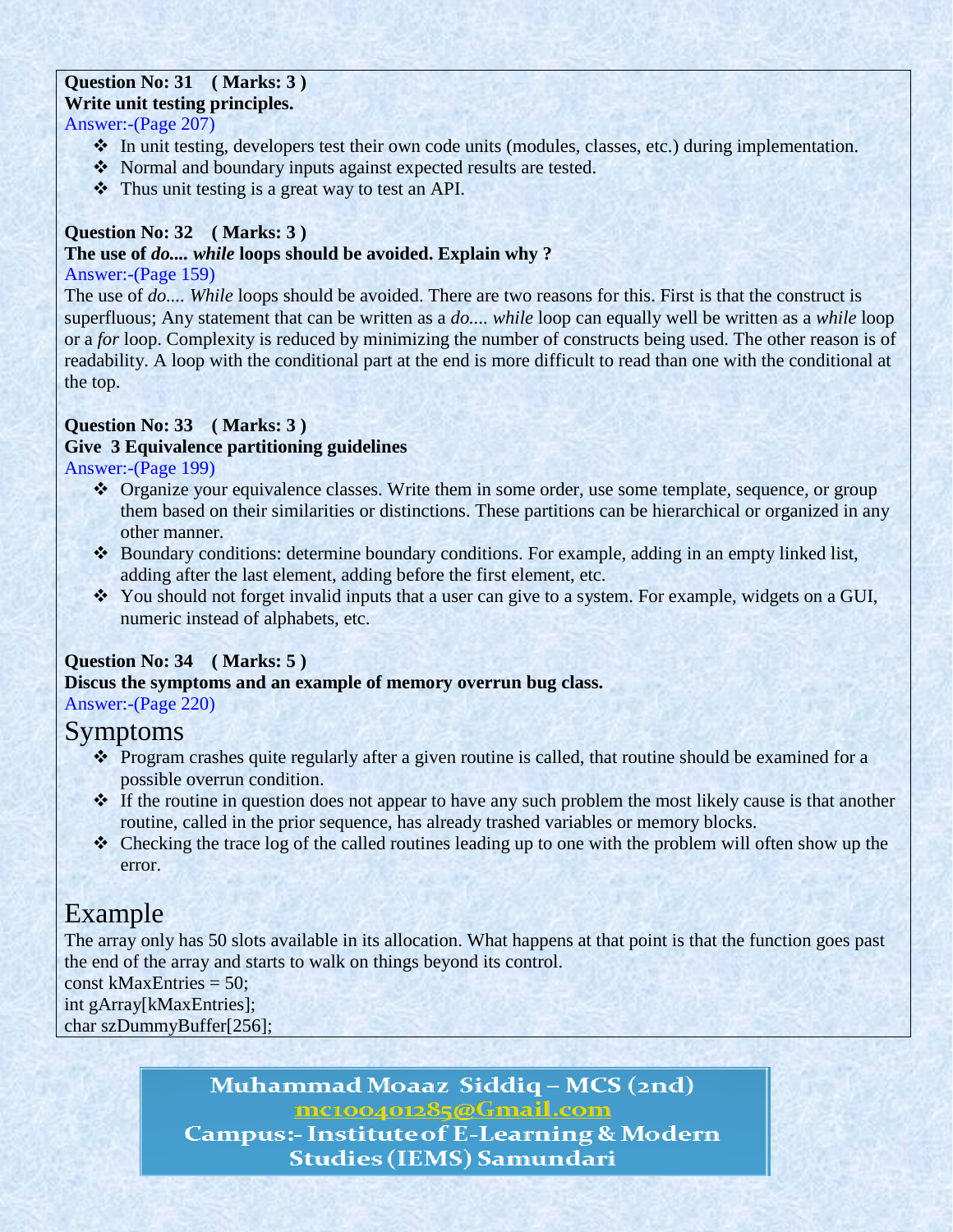int nState  $= 10$ : int ZeroArray (int \*pArray) {

for  $(inti=0;i<100;++i)$  $pArray[i] = 0;$ }

# **Question No: 35 ( Marks: 5 ) Write at leas 5 General Naming conventions for C++ or Java**

Answer:-(Page 150)

1. Names representing types must be nouns and written in mixed case starting with upper case. Line, FilePrefix

2. Variable names must be in mixed case starting with lower case. line, filePrefix

3. Names representing constants must be all uppercase using underscore to separate words. MAX\_ITERATIONS, COLOR\_RED

4. Names representing methods and functions should be verbs and written in mixed case starting with lower case.

getName(), computeTotalWidth()

5. Names representing template types in C++ should be a single uppercase letter. template<class T> template<class C, class D>

# **Question No: 36 ( Marks: 5 ) Explain at least 2 code structures.**

Answer:-(Page 201)

# **Case:-**

In Case statement, control can take either of several branches (as opposed to only two in If statement.) First node represents the switch statement (C/C++) and nodes in middle correspond to all different cases. Program can take one branch and result into the same instruction.

# **While**

A while loop structure consists of a loop guard instruction through which the iteration in the loop is controlled. The control keeps iterating in the loop as long as the loop guard condition is true. It branches to the last instruction when it becomes false.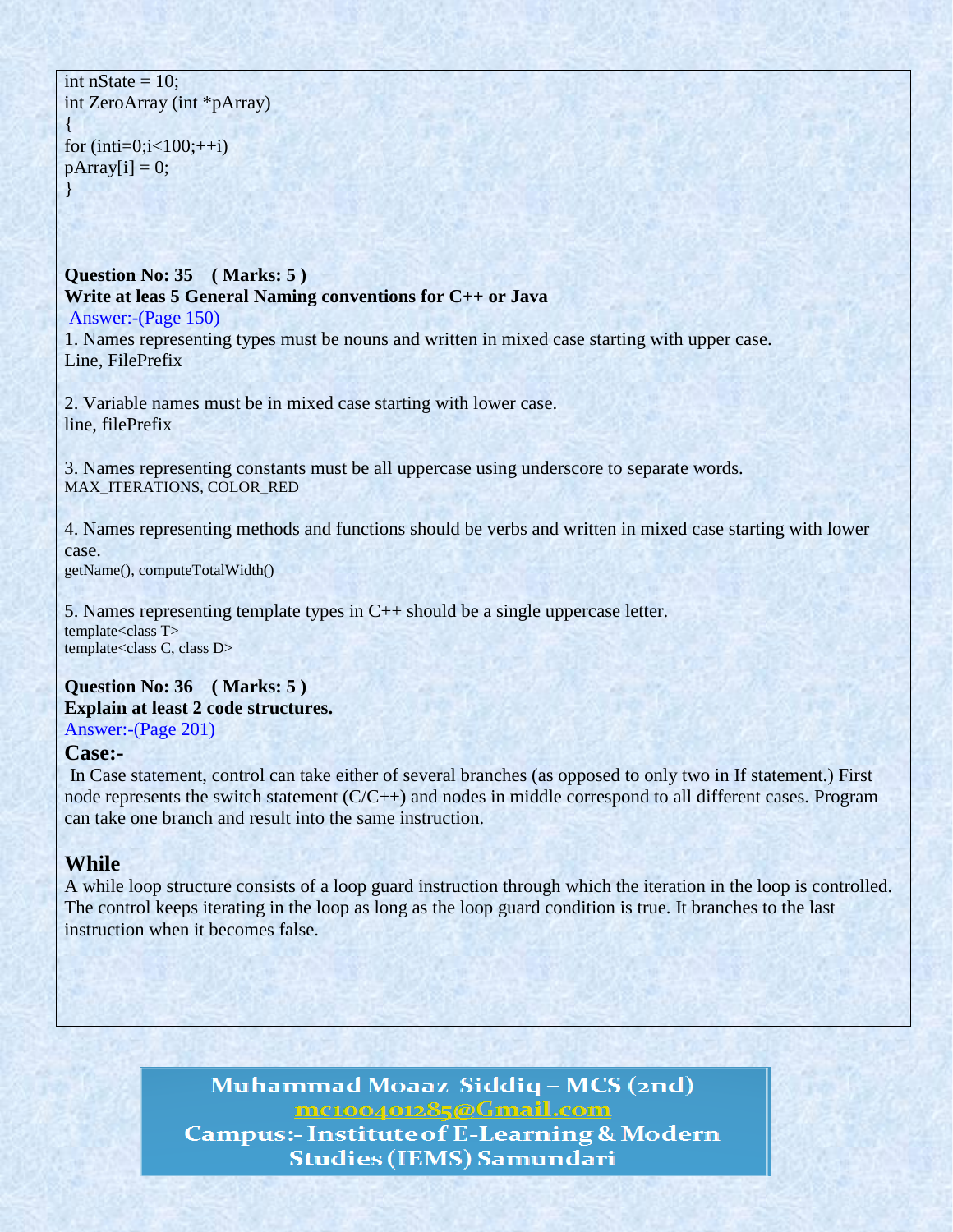# **FINALTERM EXAMINATION Spring 2010 CS504- Software Engineering - I (Session - 3)**

# **Question No: 27 ( Marks: 2 ) What does this mean" Object Creation and Life Time"?**

# Answer:-(Page 87)

From the object creation and life time point of view, when an object is instantiated, all of its parts must also be instantiated at the same time before any useful work can be done and all of its part die with it. While in the case of association, the life time of two associated object is independent of one another. The only limitation is that an object must be alive or has to be instantiated before a message can be sent to it.

# **Question No: 28 ( Marks: 2 )**

# **How one can avoid hazards caused by side effects while writing code. List the two guidelines.**

Answer:-(Page 176) never use "," except for declaration never use multiple assignments in the same statement

# **Question No: 29 ( Marks: 2 )**

## **What is the greatest advantage of exception handling?**

Answer:-(Page 184)

One of the most powerful features of exception handling is that an error can be thrown over function boundaries. This allows programmers to put the error handling code in one place, such as the *main*-function of your program.

# **Question No: 30 ( Marks: 2 ) Give 2 Unit Testing Tips.**

Answer:-(Page 208)

- For small projects you can imbed the unit test for a module in the module itself
- \* For larger projects you should keep the tests in the package directory or a /test subdirectory of the package

# **Question No: 31 ( Marks: 3 )**

# **Write unit testing quantitative benefits.**

Answer:-(Page 207)

- **Exercise** Repeatable: Unit test cases can be repeated to verify that no unintended side effects have occurred due to some modification in the code.
- $\cdot$  **Bounded**: Narrow focus simplifies finding and fixing defects.
- **Cheaper:** Find and fix defects early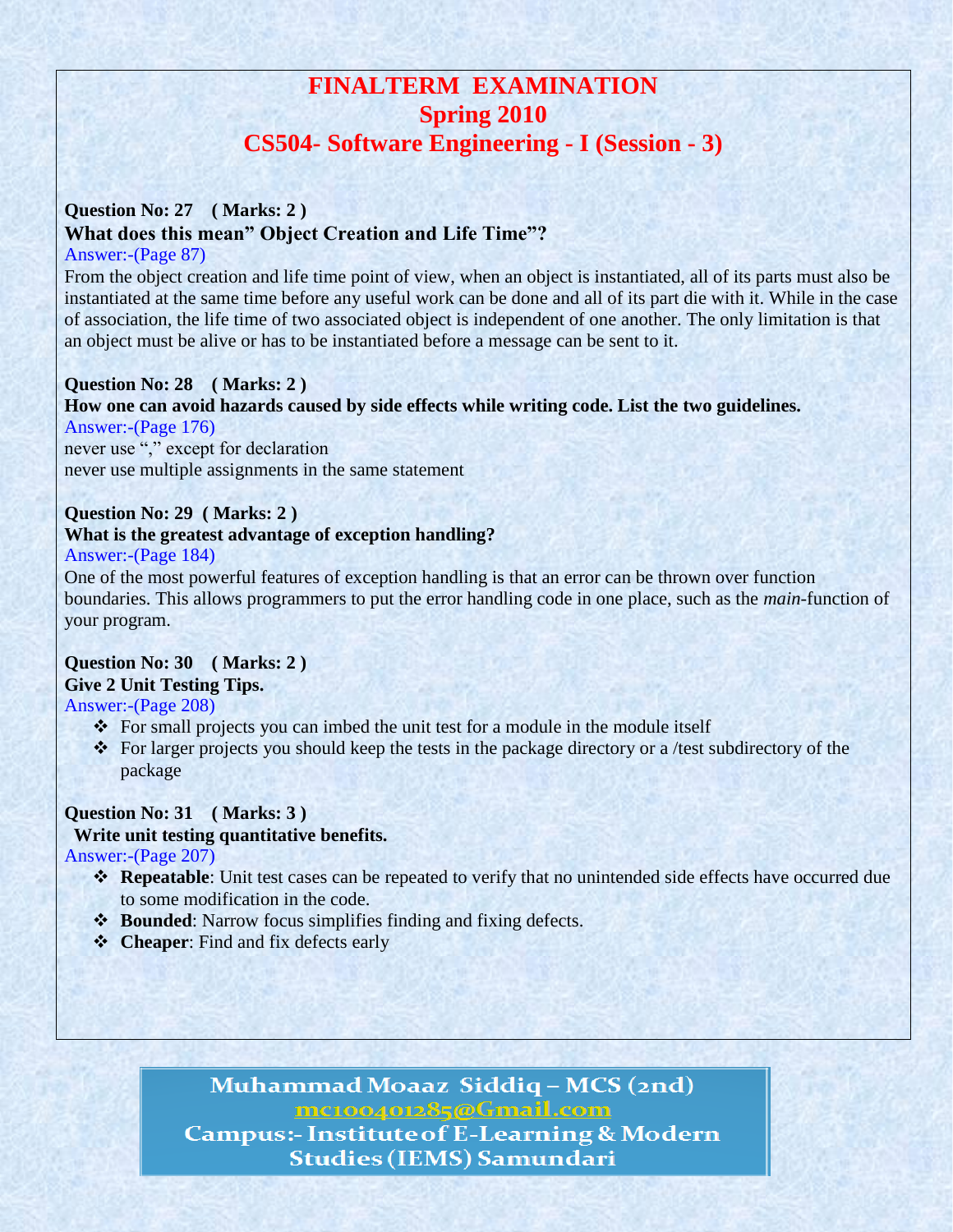# **Question No: 32 ( Marks: 3 ) How Comments should be indented relative to their position in the code? Give an example**

# Answer:-(Page 162)

Comments should be indented relative to their position in the code.

while (true)  $\{$  // NOT: while (true)  $\{$  $//$  Do something  $//$   $//$  Do something something(); // something(); } // }

#### **Question No: 33 ( Marks: 3 ) Consider the following code fragment. while a**

**{**

**while b**

**c d**

**}**

# **If you were to test this code, what would be the test technique to adopt?**

# **Question No: 34 ( Marks: 5 )**

# **Narrate the manner for the organization of Class and Interface declarations**  Answer:-(Page 157)

Class and Interface declarations should be organized in the following manner:

- 1. Class/Interface documentation.
- 2. Class or interface statement.
- 3. Class (**static**) variables in the order **public**, **protected**, package (no access modifier), **private**.
- 4. Instance variables in the order **public**, **protected**, package (no access modifier), private.
- 5. Constructors.
- 6. Methods (no specific order).

# **Question No: 35 ( Marks: 5 )**

# **Discus the symptoms and an example of coding error bug class.**

Answer:-(Page 219)

# Symptoms

- Unexpected errors in black box testing.
- The errors that unexpectedly occur are usually caused by coding errors.
- ❖ Compiler warnings.
- Coding errors are usually caused by lack of attention to details.

# Example

In the following example, a function accepts an input integer and converts it into a string that contains that integer in its word representation.

void convertToString(int InInteger,

char\* OutString, int\* OutLength)

{

switch(InInteger){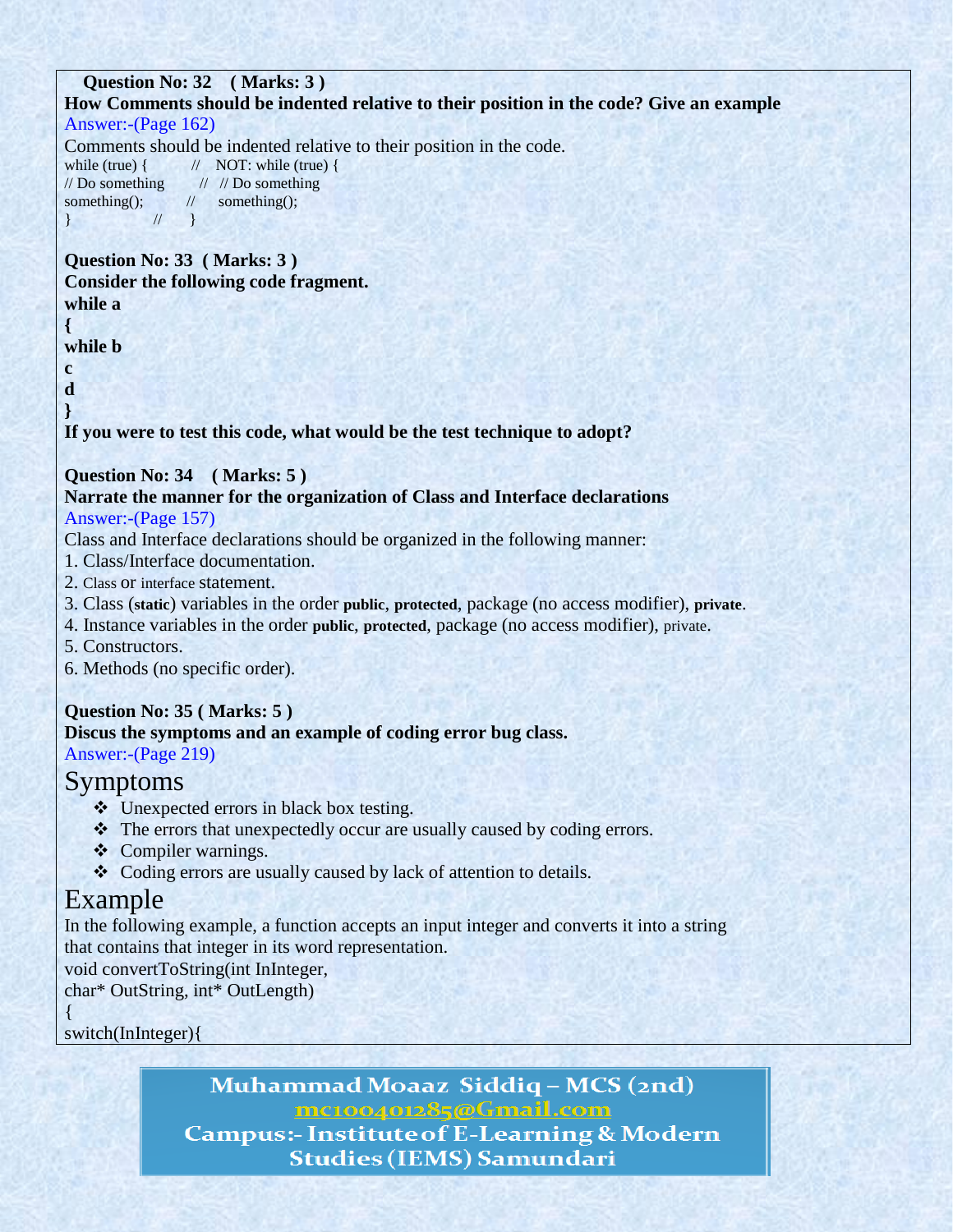case 1: OutString = "One"; OutLength =  $3$ ; break; case 2: OutString = "Two"; OutLength = 3; break; case 3: OutString = "Three"; OutLength =  $5$ ; break; case 4: OutString = "Four"; OutLength = 4; break; case 5: OutString = "Five"; OutLength = 4; break; case 6: OutString = "Six"; OutLength =  $3$ ; break; case 7: OutString = "Seven";OutLength = 5; break; case 8: OutString = "Eight"; OutLength =  $5$ ; break; case 9: OutString = "Nine"; OutLength =  $4$ ; break; }

# **Question No: 36 ( Marks: 5 )**

**Why Code portability is so important? Give out 3 ways / Guide lines to improve the code portability with examples (5+5)**

# Answer:-(Page 179)

}

Many applications need to be ported on to many different platforms. As we have seen, it is pretty hard to write error free, efficient, and maintainable software. So, if a major rework is required to port a program written for one environment to another, it will be probably not come at a low cost. So, we ought to find ways and means by which we can port applications to other platforms with minimum effort. The key to this lies in how we write our program. If we are careful during writing code, we can make it portable. On the other hand if we write code without portability in mind, we may end-up with a code that is extremely hard to port to other environment. Following is brief guideline that can help you in writing portable code.

## **Stick to the standard**

1. Use ANSI/ISO standard C++ 2. Instead of using vendor specific language extensions, use STL as much as possible

#### **Program in the mainstream**

Although C++ standard does not require function prototypes, one should always write them. double sqrt(); // old style acceptable by ANSI C double sqrt(double); // ANSI – the right approach

#### **Size of data types**

Sizes of data types cause major portability issues as they vary from one machine to the other so one should be careful with them.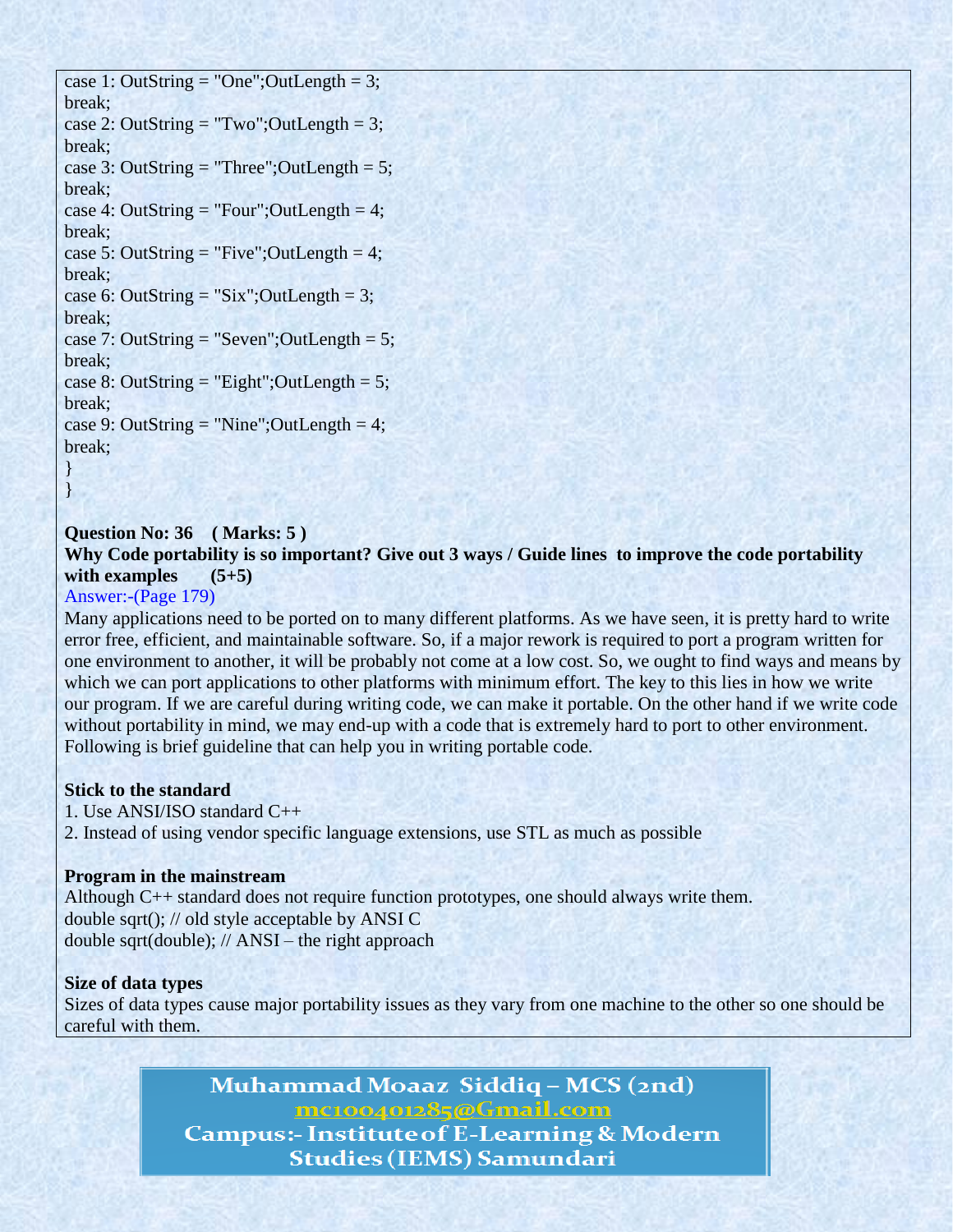int i, j, k;

…  $i = 20000$ ;  $k = 30000$ ;  $i = j + k$ ; // works if int is 4 bytes // what will happen if int is 2 bytes?

# **FINALTERM EXAMINATION Spring 2010 CS504- Software Engineering - I (Session - 4)**

# **Question No: 28 ( Marks: 2 ) What is an Inspection Checklist?**

Answer:-(Page 210)

Checklist of common errors in a program should be developed and used to drive the inspection process. These error checklists are programming language dependent such that the inspector has to analyze major constructs of the programming language and develop checklists to verify code that is written using these checklists.

#### **Question No: 29 ( Marks: 2 ) Give 2 examples of exceptional code pathes.** Answer:-(Page 186)

- if (e.Title() == "CEO" || e.Salary() > 10000) operator ==() might throw.
- $\cdot$  cout << e.First() << "" << e.Last() << " is overpaid" << endl; As per  $C_{++}$  standard, any of the five calls to  $<<$  operator might throw.

# **Question No: 30 ( Marks: 2 )**

**The following written statement depicts which requirement from the requirement engineering process "Constraints on the services or functions offered by the system such as timing constraints, constraints on the development process, standards, etc."**

**Question No: 31 ( Marks: 3 ) Write unit testing quantitative benefits.** Answer:- Repeat

**Question No: 32 ( Marks: 3 ) Give three general rules for avoiding split lines.**  Answer:-(Page 155)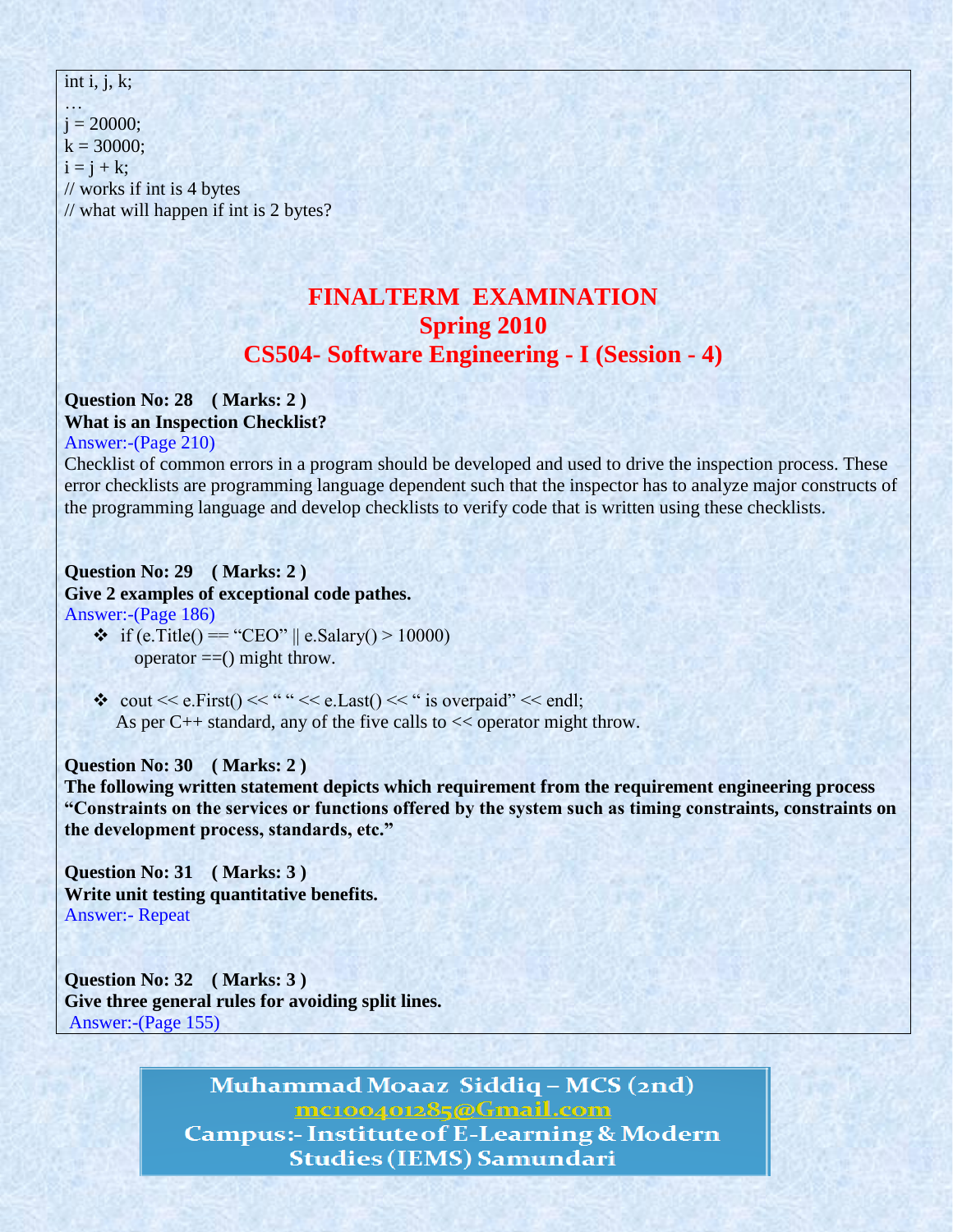for avoiding split lines don't use these

- Break after a comma.
- Break after an operator.
- $\triangle$  Align the new line with the beginning of the expression on the previous line.

# **Question No: 33 ( Marks: 3 )**

# **Explain about 3 coverage schemes in white box testing.**

# Answer:-(Page 202)

**Statement Coverage**: In this scheme, statements of the code are tested for a successful test that checks all the statements lying on the path of a successful scenario.

**Branch Coverage**: In this scheme, all the possible branches of decision structures are tested. Therefore, sequences of statements following a decision are tested.

**Path Coverage**: In path coverage, all possible paths of a program from input instruction to the output instruction are tested. An exhaustive list of test cases is generated and tested against the code.

# **Question No: 34 ( Marks: 5 )**

# **List five guidelines that can help you in writing portable code.**

Answer:-(Page 179)

# **Stick to the standard**

1. Use ANSI/ISO standard C++

2. Instead of using vendor specific language extensions, use STL as much as possible.

# **Program in the mainstream**

Although C++ standard does not require function prototypes, one should always write them. double sqrt(); // old style acceptable by ANSI C double sqrt(double); // ANSI – the right approach

# **Size of data types**

Sizes of data types cause major portability issues as they vary from one machine to the other so one should be careful with them. int i, j, k;

…  $j = 20000;$  $k = 30000$ :  $i = j + k$ ; // works if int is 4 bytes // what will happen if int is 2 bytes?

# **Order of Evaluation**

As mentioned earlier during the discussion of side effects, order of evaluation varies from one implementation to other. This therefore also causes portability issues. We should therefore follow guidelines mentioned in the side effect discussion.

# **Arithmetic or Logical Shift**

The  $C/C++$  language has not specified whether right shift  $\gg$  is arithmetic or logical. In the arithmetic shift sign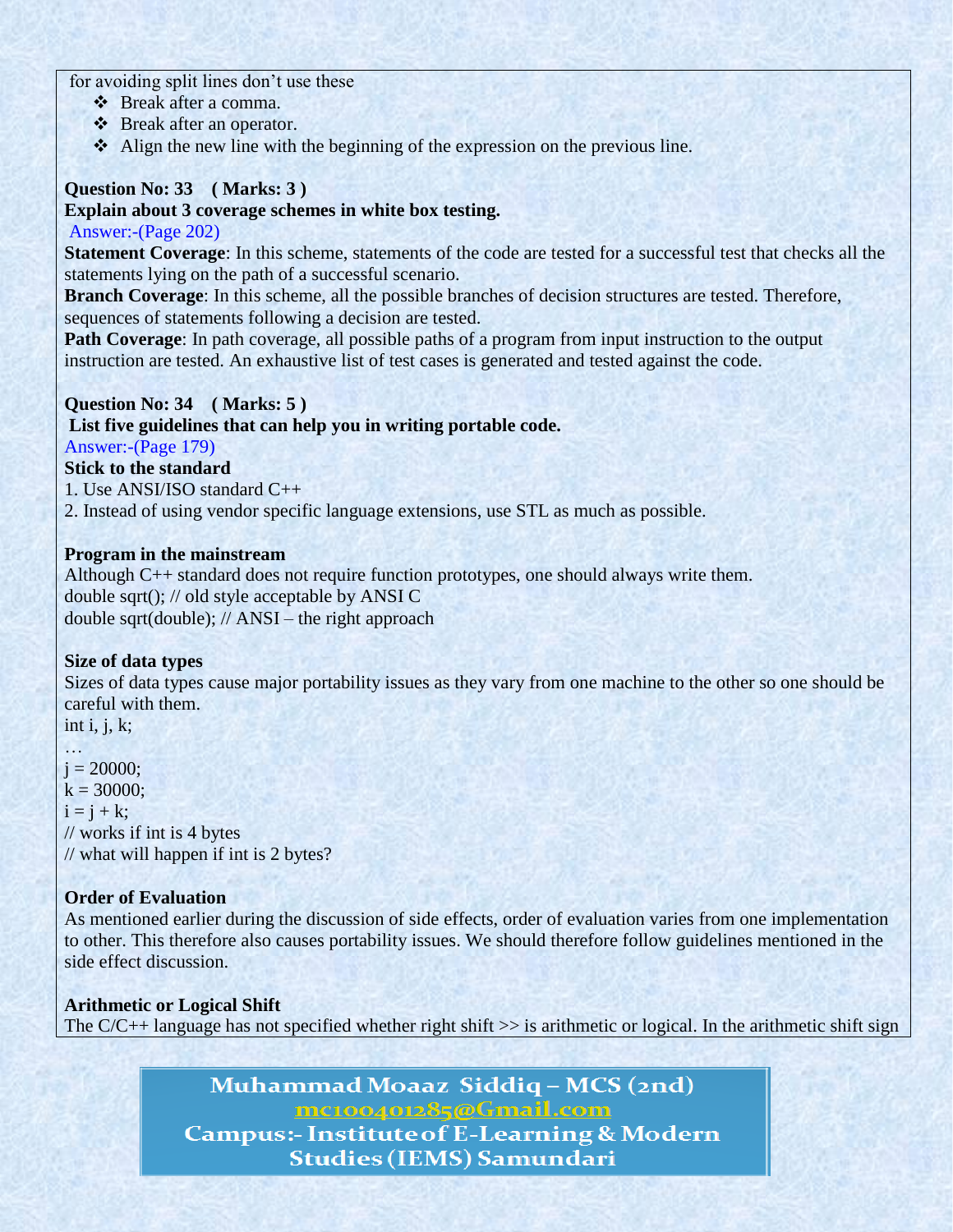bit is copied while the logical shift fills the vacated bits with 0. This obviously reduces portability. Interestingly, Java has introduced a new operator to handle this issue.  $\gg$  is used for arithmetic shift and  $\gg$ for logical shift.

# **Question No: 35 ( Marks: 5 )**

 **Below is the chunk of code :**

 $result = squareRoot(argument);$ 

assert (abs (result  $*$  result – argument) < epsilon);

# **Write the Contract for square root routine keeping in view unit testing.**

# Answer:-(Page 207)

- Pass in a negative argument and ensure that it is rejected
- Pass in an argument of zero to ensure that it is accepted (this is a boundary value)
- Pass in values between zero and the maximum expressible argument and verify that the difference between the square of the result and the original argument is less than some value epsilon.

#### **Question No: 36 ( Marks: 5 ) Parentheses should always be used as they reduce complexity. Explain it with the help of a single example.**

# Answer:-(Page 163)

Parentheses should always be used as they reduce complexity and clarify things by specifying grouping. It is especially important to use parentheses when different unrelated operators are used in the same expression as the precedence rules are often assumed by the programmers, resulting in logical errors that are very difficult to spot. As an example consider the following statement:

## if  $(x \& MAX == BITS)$

This causes problems because == operator has higher precedence than & operator. Hence, MASK and BITS are first compared for equality and then the result, which is 0 or 1, is added with x. This kind of error will be extremely hard to catch. If, however, parentheses are used, there will be no ambiguity as shown below. if  $((x \& \text{MASK}) == \text{BITS})$ 

# **FINALTERM EXAMINATION Spring 2010**

# **Question No: 22 ( Marks: 2 ) Define Modularity.**

Answer:-(Page 170)

Modularity is a tool that can help us in reducing the size of individual functions, making them more readable.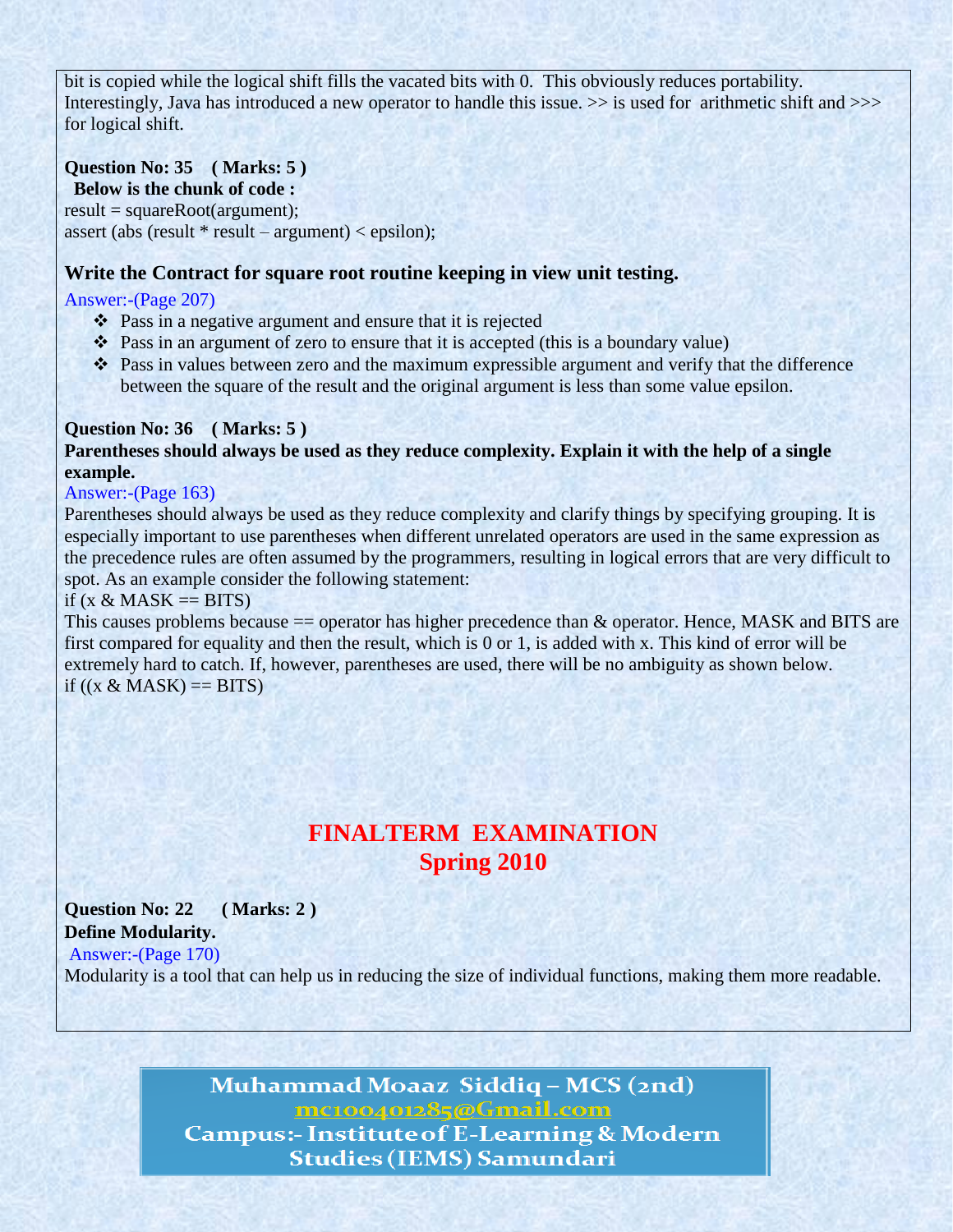# **Question No: 23 ( Marks: 2 ) Differentiate between Architectural Design and System Architecture in one line.**

# Answer:- [Click here for detail](http://weblog.tetradian.com/2009/10/09/architecture-versus-design/)

Architecture faces towards strategy, structure and purpose, towards the abstract while Design faces towards implementation and practice, towards the concrete.

# **Question No: 24 ( Marks: 2 )**

# **What is meant by Software Debugging?**

Answer:-(Page 214)

Debugging techniques are the only mechanism to reach at the code that is malfunctioning.

# **Question No: 26 ( Marks: 3 )**

**Why comments are requiring to be indented and how it should be done, explain with one example?** Answer:- Repeated

# **Question No: 27 ( Marks: 3 )**

**What are the different phases of testing? Draw a diagram. (No write up required)** Answer:-(Page 197)



# **Question No: 28 ( Marks: 5 )**

**Why and how complex expressions should be written in multiple short statements, Explain it with example**

# Answer:-(Page 164)

Complex expressions should be broken down into multiple statements. An expression is considered to be complex if it uses many operators in a single statement. As an example consider the following statement:

\*x += (\*xp=(2\*k < (n-m) ? c[k+1] : d[k--]));

This statement liberally uses a number of operators and hence is very difficult to follow and understand. If it is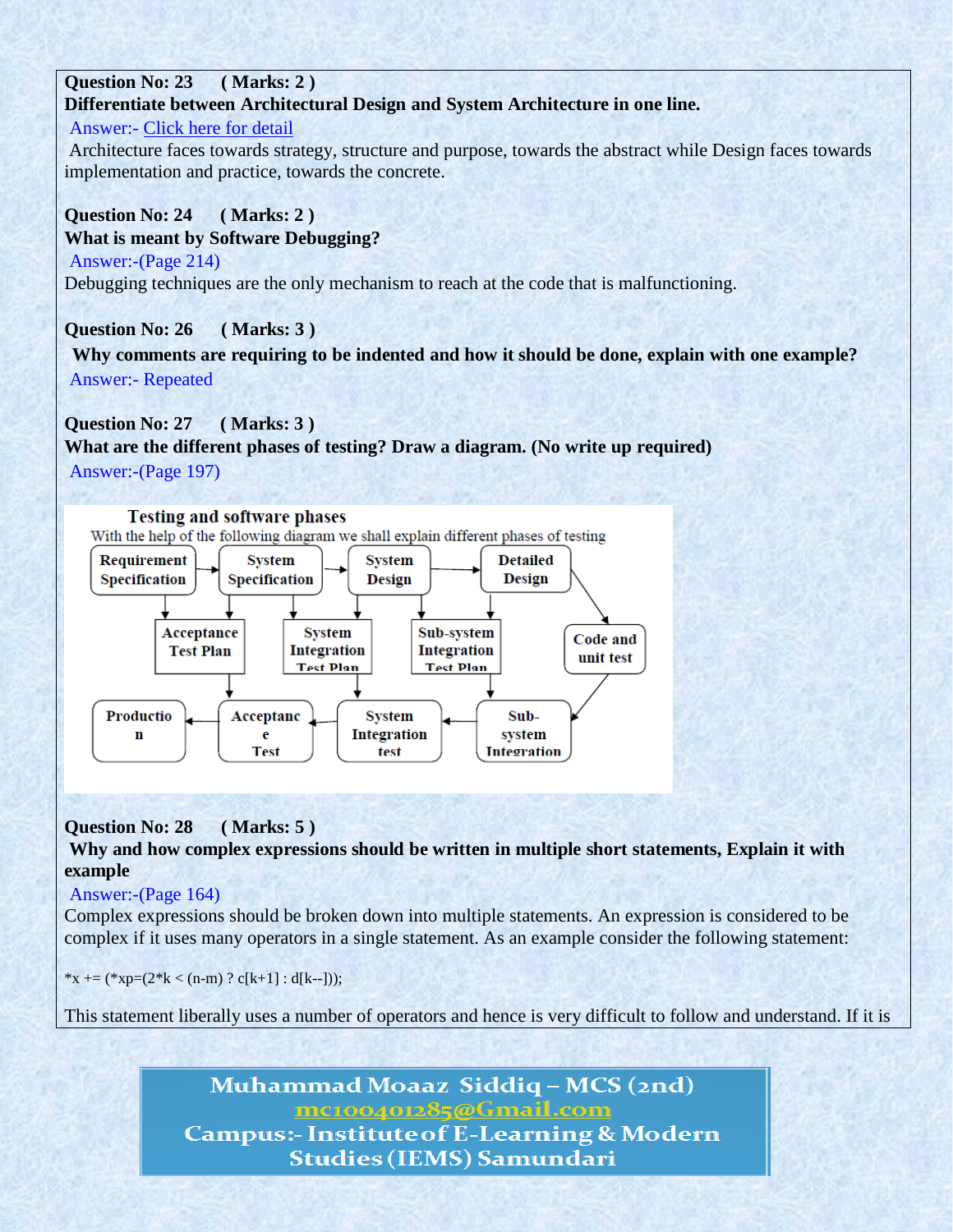broken down into simple set of statements, the logic becomes easier to follow as shown below: if  $(2*k < n-m)$  $*xp = c[k+1];$ 

else  $*xp = d[k-]:$  $*_{X} = *_{X} + *_{X}p;$ 

# **Question No: 29 ( Marks: 5 ) What is the Usefulness of Testing?**

## Answer:-(Page 197)

Objective of testing is to discover and fix as many errors as possible before the software is put to use. That is before it is shipped to the client and the client runs it for acceptance. In software development organizations, a rift exists between the development and the testing teams. Often developers are found questioning about the significance or even need to have the testing resources in the project teams. Whoever doubts on the usefulness of the testing team should understand what could happen if the application is delivered to client without testing? At the best, the client may ask to fix all the defects (free of cost) he would discover during the acceptance testing. At the worst, probably he would sue the development firm for damages. However, in practice, clients are often seen complaining about the deliverables and a couple of defected deliverables are sufficient for breaking the relations next to the cancellation of contract.

# **Question No: 30 ( Marks: 5 )**

## **What are the static analyzers, give a check list of the requirements?**

#### Answer:-(Page 211)

Static analyzers are software tools for source text processing. They parse the program text and try to discover potentially erroneous conditions and bring these to the attention of the verification and validation team.

# Checklist for static analysis

| Data faults                | variable used before initialization<br>variable declared but never used |
|----------------------------|-------------------------------------------------------------------------|
|                            | variables assigned twice but never used between assignments             |
|                            | possible array bound violations                                         |
|                            | undeclared variables                                                    |
| Control faults             | unreachable code                                                        |
|                            | unconditional branches into loops                                       |
| <b>Input/Output faults</b> | variable output twice with no intervening assignment                    |
| Storage Management         | unassigned pointers<br>$\bullet$                                        |
| fault                      | pointer arithmetic                                                      |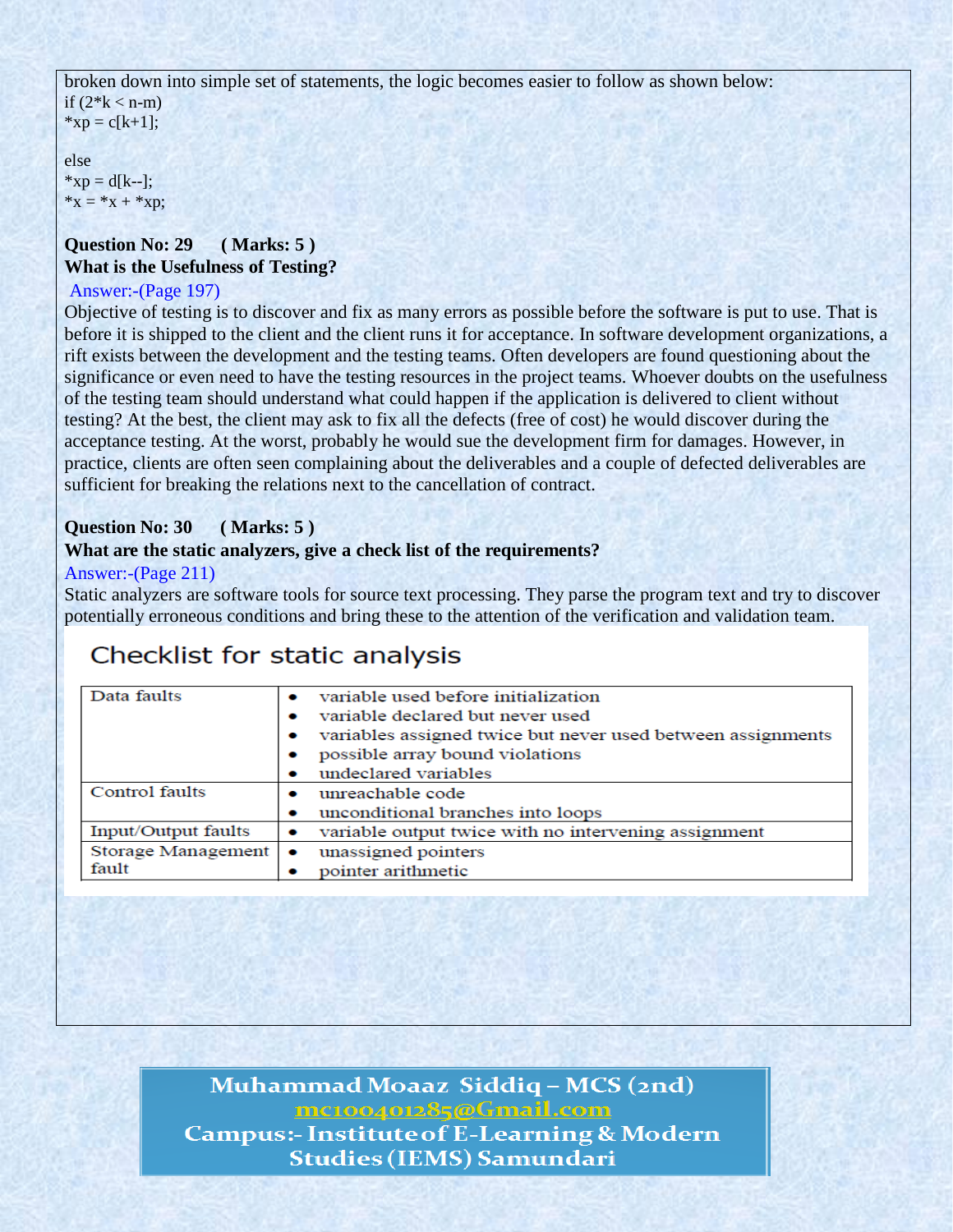# **FINALTERM EXAMINATION Spring 2010**

#### **CS504- Software Engineering - I (Session - 2)**

#### **Question No: 27 ( Marks: 2 ) What is called self documenting code?**

#### Answer:-(Page 147)

A self documenting code is a code that explains itself without the need of comments and extraneous documentation, like

- Flow charts,
- UML diagrams,
- Process-flow state

#### **Question No: 28 ( Marks: 2 )**

**What are the six elements that are present in every computer-based system?**

Answer:- [Click here for detail](http://wiki.answers.com/Q/What_are_the_elements_of_computer#ixzz1km4B4N17)

1. Hardware

- 2. People/user
- 3. Data

4. Procedure

- 5. Connectivity
- 6. software

# **Question No: 29 ( Marks: 2 )**

**Differentiate between Architectural Design and System Architecture in a single line.**  Answer:- Repeated

# **Question No: 30 ( Marks: 2 )**

# **What are the true statements with respect to equivalence partitioning?**

(a) Input data and output results often fall into different classes where all members of a class are related.

(b) It is a method to partition the requirements into equivalent classes during the requirement analysis process.

(c) Test cases should be chosen to be representative of each equivalence partition.

(d) It is recommended that only boundaries are checked in each partition.

(e) It is recommended that boundaries as well as mid points are checked in each partition. Answer:-

 $(A, b, c, )$  are the true statements with respect to equivalence partitioning

# **Question No: 31 ( Marks: 3 ) Write unit testing principles.** Answer:- Repeated

**Question No: 32 ( Marks: 3 ) Why Special characters like TAB and page break must be avoided? Explain** Answer: - (Page 155)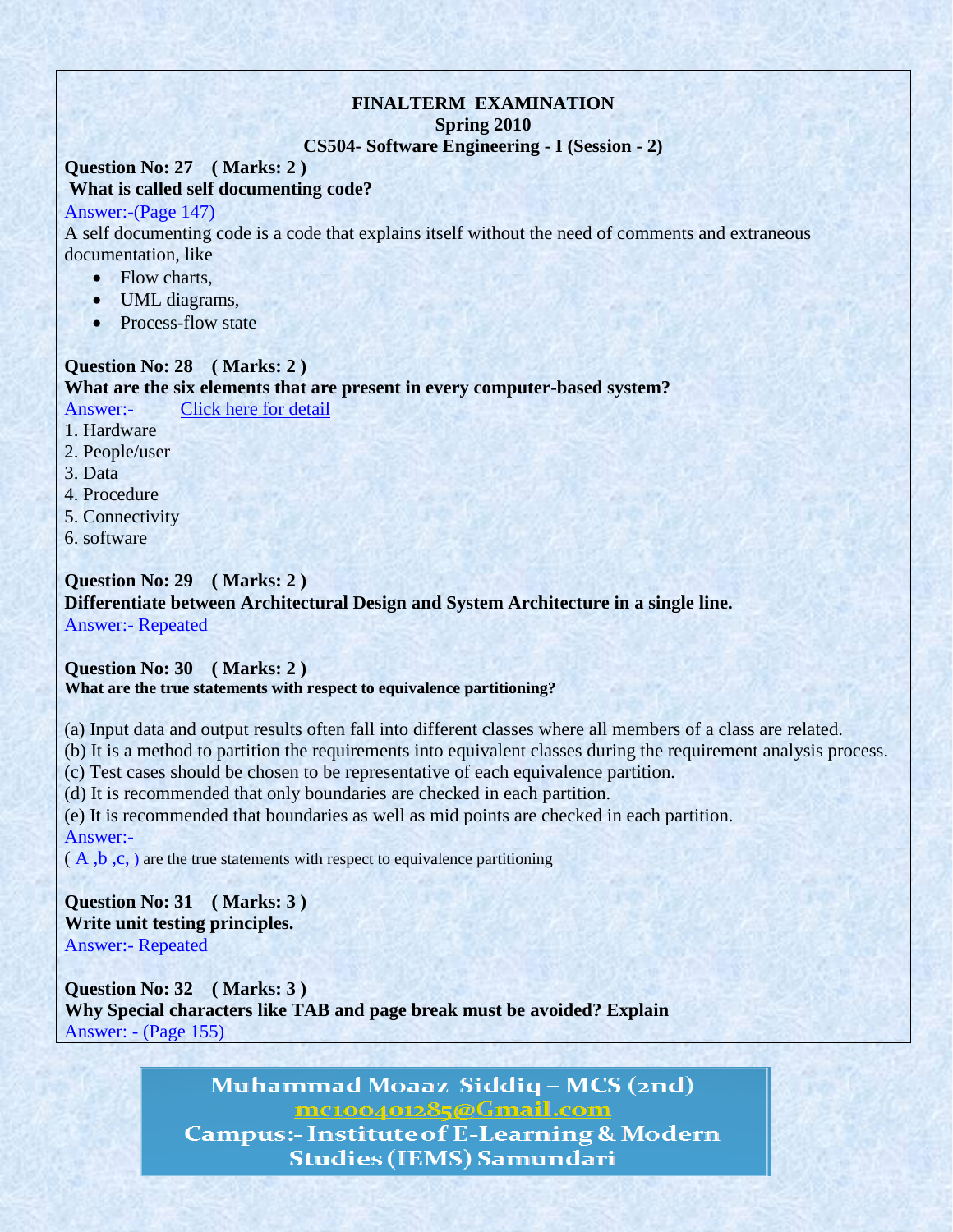Special characters like TAB and page break must be avoided. These characters are bound to cause problem for editors, printers, terminal emulators or debuggers when used in a multi-programmer, multi-platform environment

# **Question No: 33 ( Marks: 3 )**

**Explain the different phases of Testing with the help of a Diagram. You are required to only draw the diagram.**

Answer:- Repeated

# **Question No: 34 ( Marks: 5 )**

 **What is the Software testing objective? Also define a successful test.**

Answer: - (Page 193)

# **Software testing objective**

- $\cdot \cdot$  The correct approach to testing a scientific theory is not to try to verify it, but to seek to refute the theory. That is to prove that it has errors. (Popper 1965)
- The goal of testing is to expose latent defects in a software system before it is put to use.
- A software tester tries to break the system. The objective is to show the presence of a defect not the absence of it.
- \* Testing cannot show the absence of a defect. It only increases your confidence in the software.
- $\cdot$  This is because exhaustive testing of software is not possible it is simply too expansive and needs virtually infinite resources.

# **Successful Test**

From the following sayings, a successful test can be defined "If you think your task is to find problems then you will look harder for them than if you think your task is to verify that the program has none" – Myers 1979.

"A test is said to be successful if it discovers an error" – doctor's analogy.

The success of a test depends upon the ability to discover a bug not in the ability to prove that the software does not have one. As, it is impossible to check all the different scenarios of a software application, however, we can apply techniques that can discover potential bugs from the application. Thus a test that helps in discovering a bug is a successful test. In software testing phase, our emphasis is on discovering all the major bugs that can be identified by running certain test scenarios. However it is important to keep in mind that testing activity has certain limitations.

## **Question No: 35 ( Marks: 5 )**

**Discus the symptoms and an example of coding error bug class.** Answer:- Repeated

**Question No: 36 ( Marks: 5 ) Write at leas 5 General Naming conventions for C++ or Java** Answer:- Repeated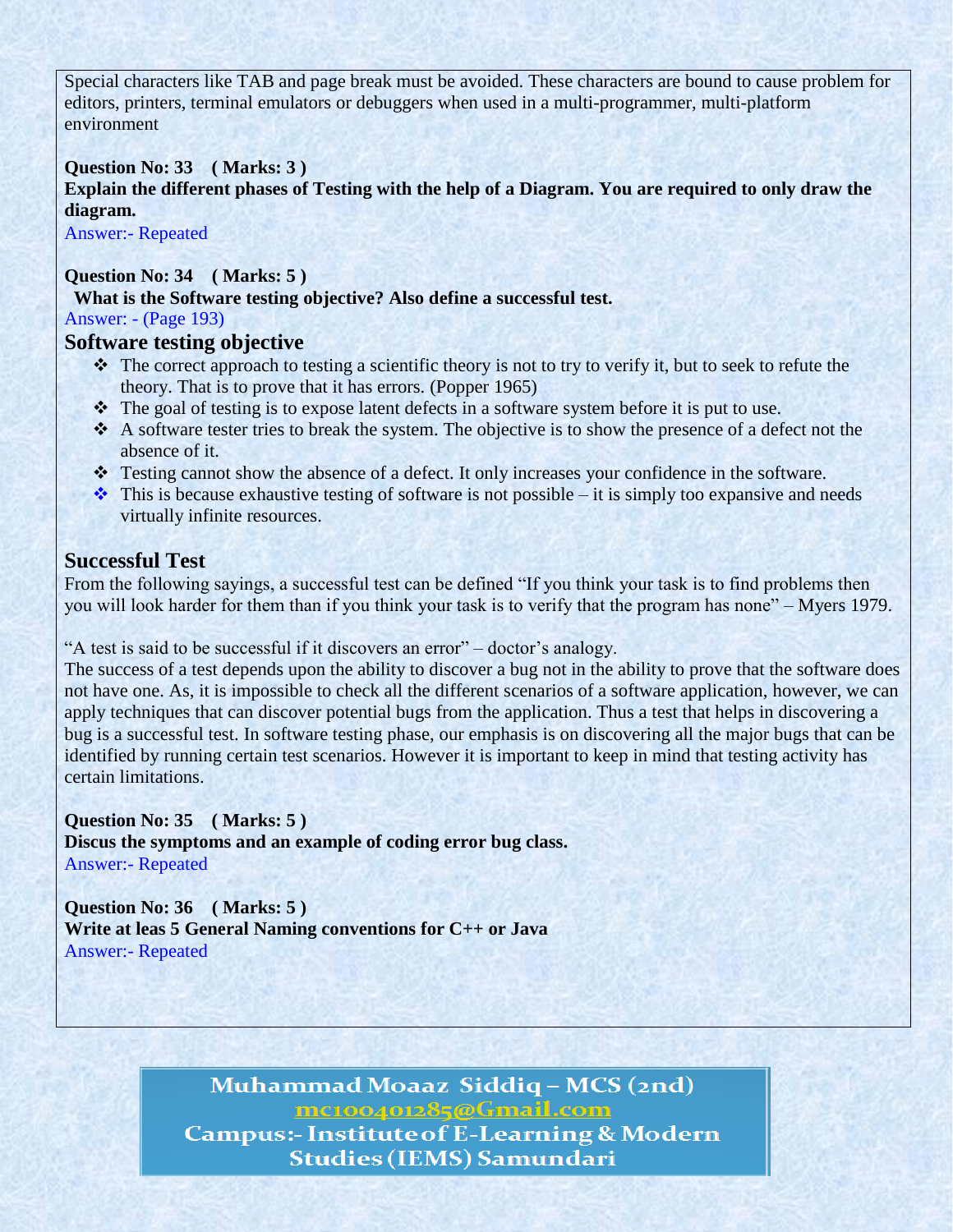# **Final Term Papers Spring 2011**

#### **What is unit testing? 2 Numbers** Answer:- Repeated

# **Define Modularity? 3 Numbers**

Answer:- Repeated

## **Define Textual Analysis? 3 Numbers**

#### Answer:- (Page 90)

The oldest techniques to identify objects and their relationships. This technique is called Textual Analysis. It was initially developed by Abbot and then extended by Graham and others. In this technique different parts of speech are identified within the text of the specification and these parts are modeled using different components.

# **How one can avoid hazards caused by side effects? 3 Numbers**

Answer:- Repeated

# **Describe Loop Errors and symptoms? 5 Numbers**

Answer:- (Page 220)

# Loop Errors

- Loop errors break down into several different subtypes.
- They occur around a loop construct in a program.
- $\triangleleft$  Infinite loops, off-by-one loops, and improperly exited loops.

# Symptoms

- If your program simply locks up, repeatedly displays the same data over and over, or infinitely displays the same message box, you should immediately suspect an infinite loop error.
- Off-by-one loop errors are quite often seen in processes that perform calculations.
- If a hand calculation shows that the total or final sum is incorrect by the last data point, you can quickly surmise that an off-by-one loop error is to blame.
- Likewise, if you were using graphics software and saw all of the points on the screen, but the last two were unconnected, you would suspect an off-by-one error.

# **Write Note on Partitioning? 5 Numbers**

## Answer:- (Page 135)

Partitioning of architecture is an important concept. What we basically want to do is distribute the responsibilities to different subsystems so that we get a software system which is easy to maintain. Partitioning results in a system that suffers from fewer side effects. This ultimately means that we get a system that is easier to test and extend and hence is easier to maintain.

Partitioning of architecture may be "horizontal" and/or "vertical".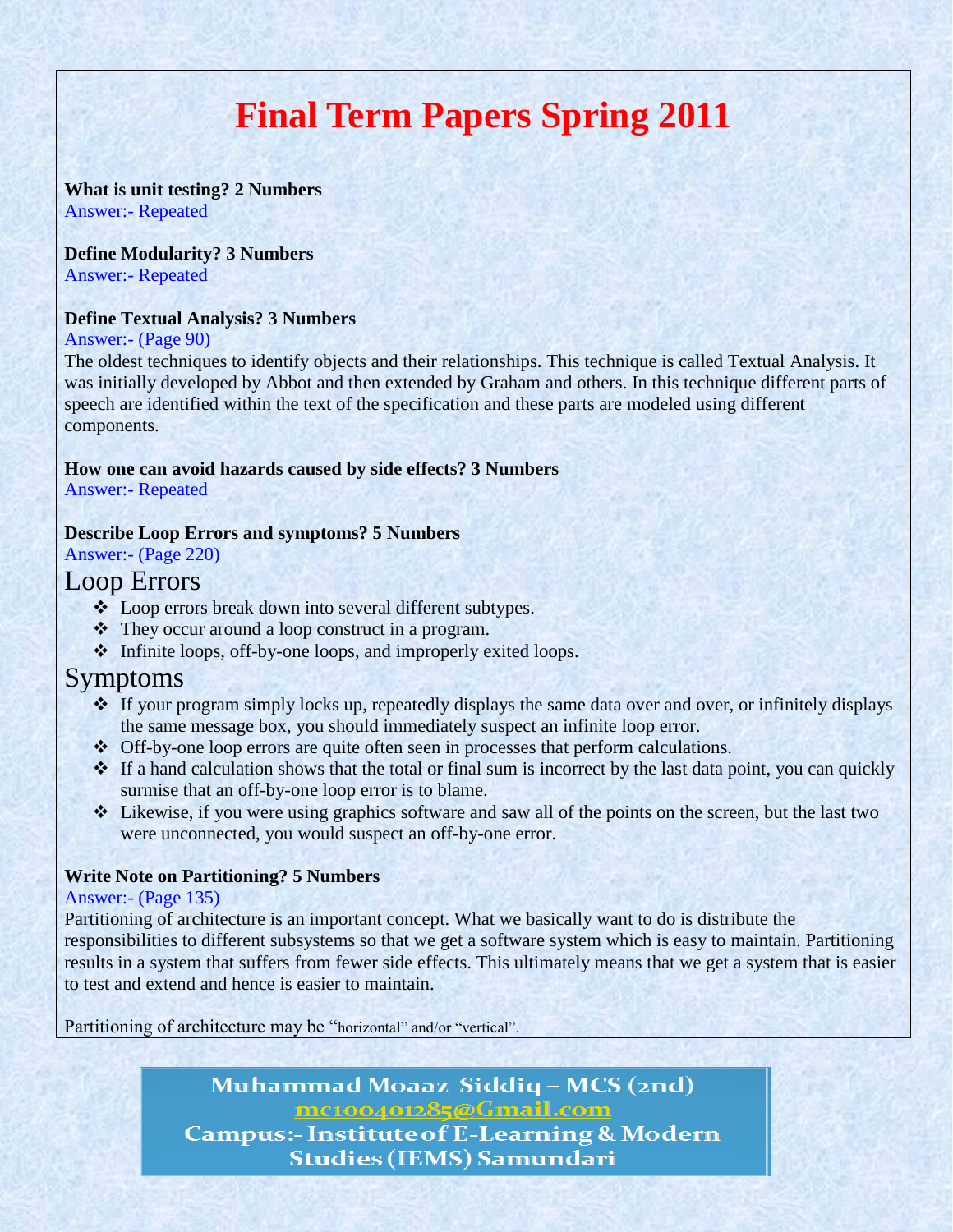In the horizontal partitioning we define separate branches of the module hierarchy for each major function and control modules are used to coordinate communication between functions.

Vertical partitioning divides the application from a decision making perspective. The architecture is partitioned in horizontal layers so that decision making and work are stratified with the decision making modules residing at the top of the hierarchy and worker coming at the bottom. This partitioning is also known as factoring.

# **Final Term Papers Spring 2011**

**What is testing and also describe successful testing?**  Answer:- Repeated

#### **Mention two General naming conventions for Java? Same above** Answer:- Repeated

## **Memory and resource leak symptoms 3 marks**

Answer:- (Page 216)

# Symptoms

- ❖ System slowdowns
- Crashes that occur "randomly" over a long period of time

#### **Tools and Methods used in software engineering 5** Answer:- (Page 6 & 11)

- ❖ Programming Language
- ❖ Programming Language Design
- Software Design Techniques
- Tools
- **❖** Testing
- **☆** Maintenance
- ❖ Development etc.

**Methods:** Methods provide the technical "how-to's" to carryout these tasks. There could be more than one technique to perform a task and different techniques could be used in different situations. **Tools:** Tools provide automated or semi-automated support for software processes, methods, and quality control.

**Five guidelines using for Code 5** Answer:- (Page 150)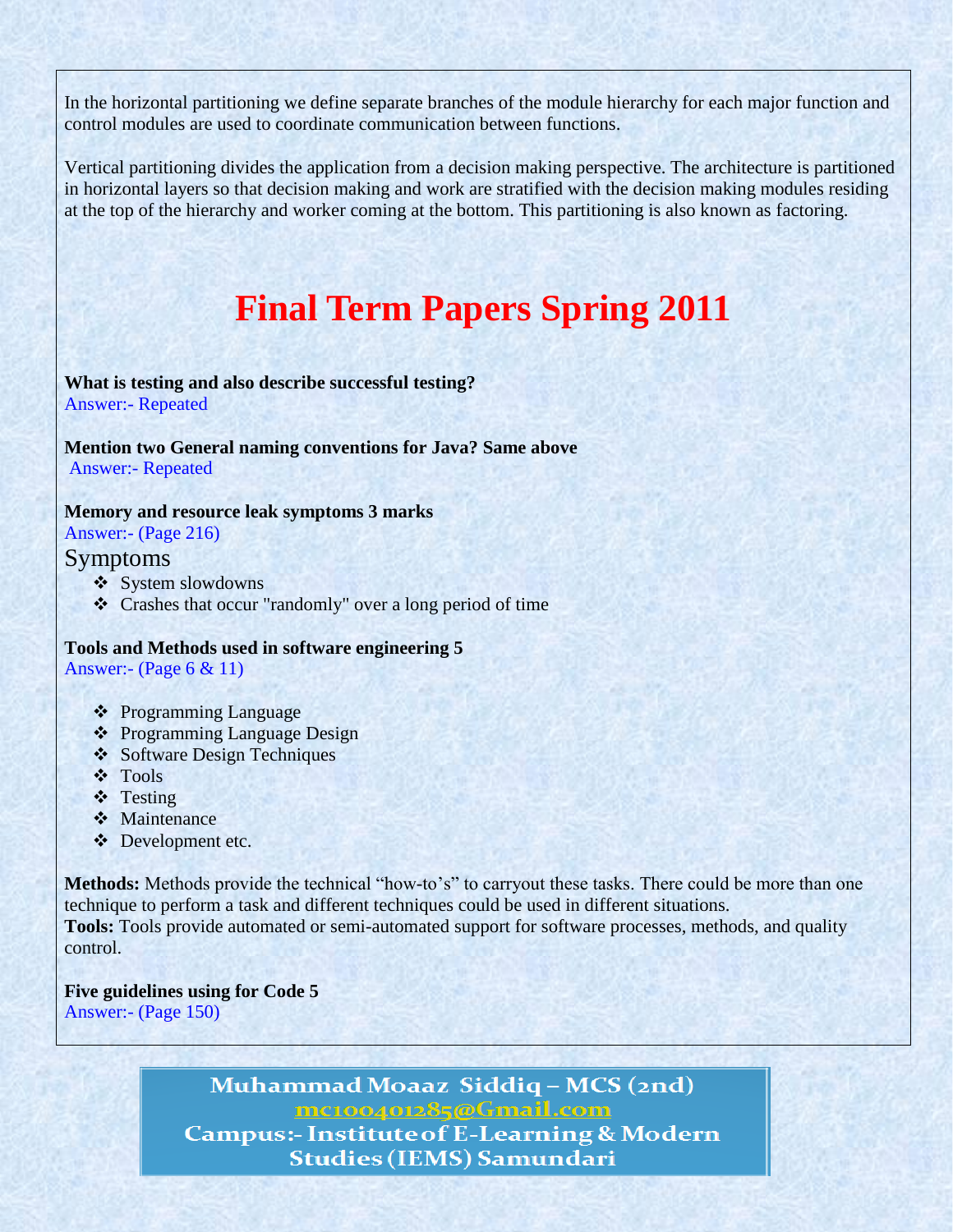1. Names representing types must be nouns and written in mixed case starting with upper case. Line, FilePrefix

2. Variable names must be in mixed case starting with lower case. line, filePrefix

3. Names representing constants must be all uppercase using underscore to separate words. MAX\_ITERATIONS, COLOR\_RED

4. Names representing methods and functions should be verbs and written in mixed case starting with lower case. getName(), computeTotalWidth()

5. Names representing template types in C++ should be a single uppercase letter. template<class C, class D>

# **Final Term Papers Spring 2011**

# **UNIT TESTING?**

Answer:- Repeated

# **WHITE BOX TESTING?**

#### Answer:- (Page 202)

In white box testing we test the structure of the program. In this technique the test cases are written in a manner to cover different possibilities in code.

# **OBJECTIVE OF TESTING AND SUCCESSFUL TEST?**

Answer:- Repeated

# **LOOP ERROR BUG?**

Answer:- Repeated

# **BALANCING ACT IN SOFTWARE ENGINEERING?**

#### Answer:- (Page 7)

Software Engineering is actually the balancing act. You have to balance many things like cost, user friendliness, Efficiency, Reliability etc. You have to analyze which one is the more important feature for your software is it reliability, efficiency, user friendliness or something else.

# **HOW COMMENTS BE INDENTED?**

Answer:- Repeated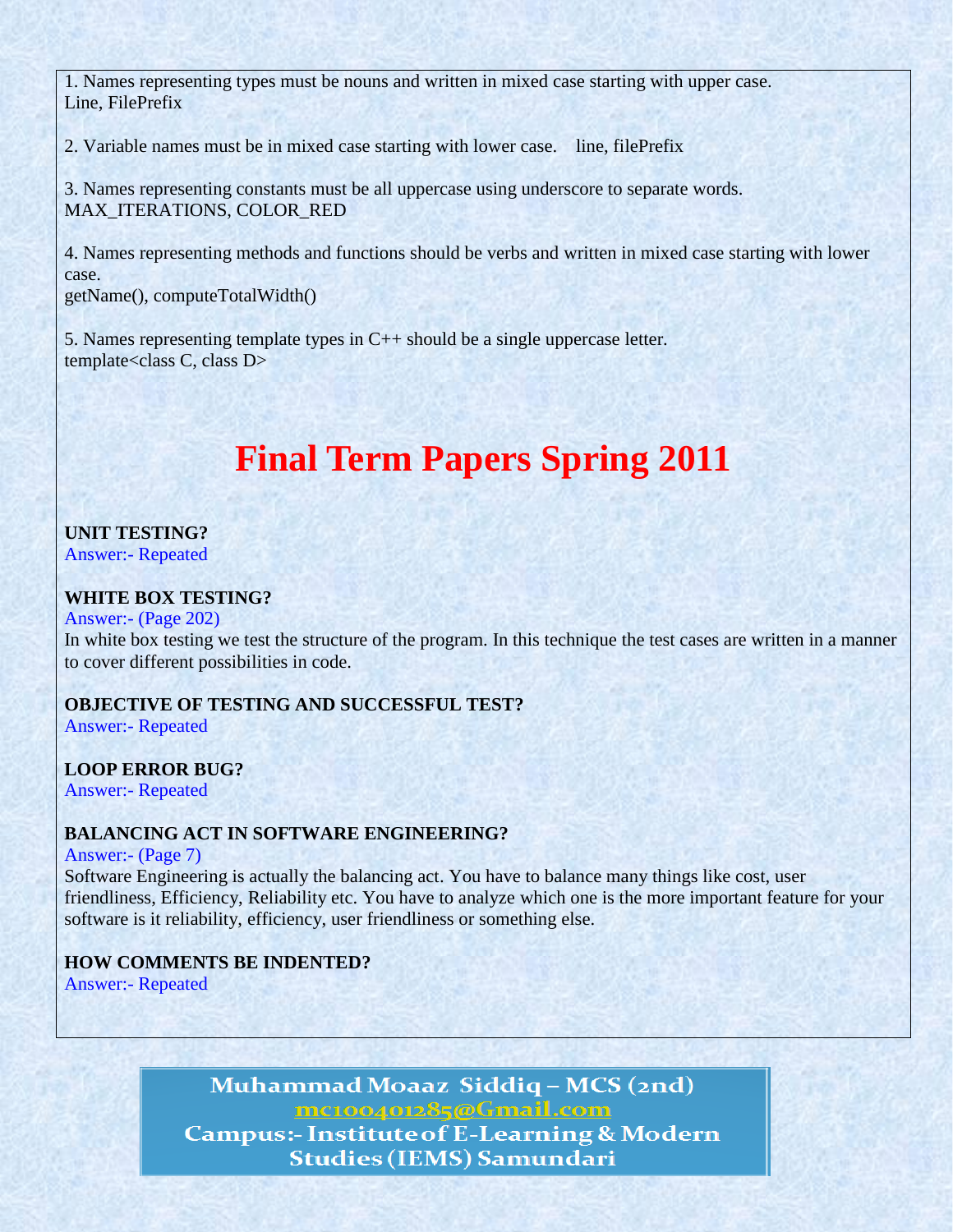# **WHY SPECIAL CHARACTERS TAB AND BREAK PAGE BE AVOIDED?** Answer:- Repeated

# **THREE NON EXCEPTIONAL PATHS?**

Answer:- (Page 185)

• if (e.Title() == "CEO" || e.Salary() > 10000)  $\cdot$  if e. Title() == "CEO" is true then the second part is not evaluated and e. Salary() will not be called. · cout will be performed

 $\mathbf{v}_i^{\mathbf{e}_i}$ 

if e.Title() != "CEO" and e.Salary() >  $10000$ 

· both parts of the condition will be evaluated

· cout will be performed.

 $\frac{1}{2}$ 

if e.Title() != "CEO" and e.Salary()  $\le$  = 10000

· both parts of the condition will be evaluated

· cout will not be performed.

## **INCLUDE FILES AND INCLUDE STATEMENT?**

#### Answer:- (Page 157)

1. Header files must include a construction that prevents multiple inclusions. The convention is an all uppercase construction of the module name, the file name and the h

Suffix. #ifndef MOD\_FILENAME\_H #define MOD\_FILENAME\_H

: #endif

The construction is to avoid compilation errors. The construction should appear in the top of the file (before the file header) so file parsing is aborted immediately and compilation time is reduced.

# **Final Term Papers Spring 2011**

**How one can avoid hazards caused by side effects?** Answer:- Repeated

**Define debugging?** Answer:- Repeated

**Define testing?** Answer:- Repeated

## **Software development processes?**

Answer:- (Page 8)

Software development is a process of balancing among different characteristics of software described in the previous section. And it is an art to come up with such a good balance and that art can be learned from experience.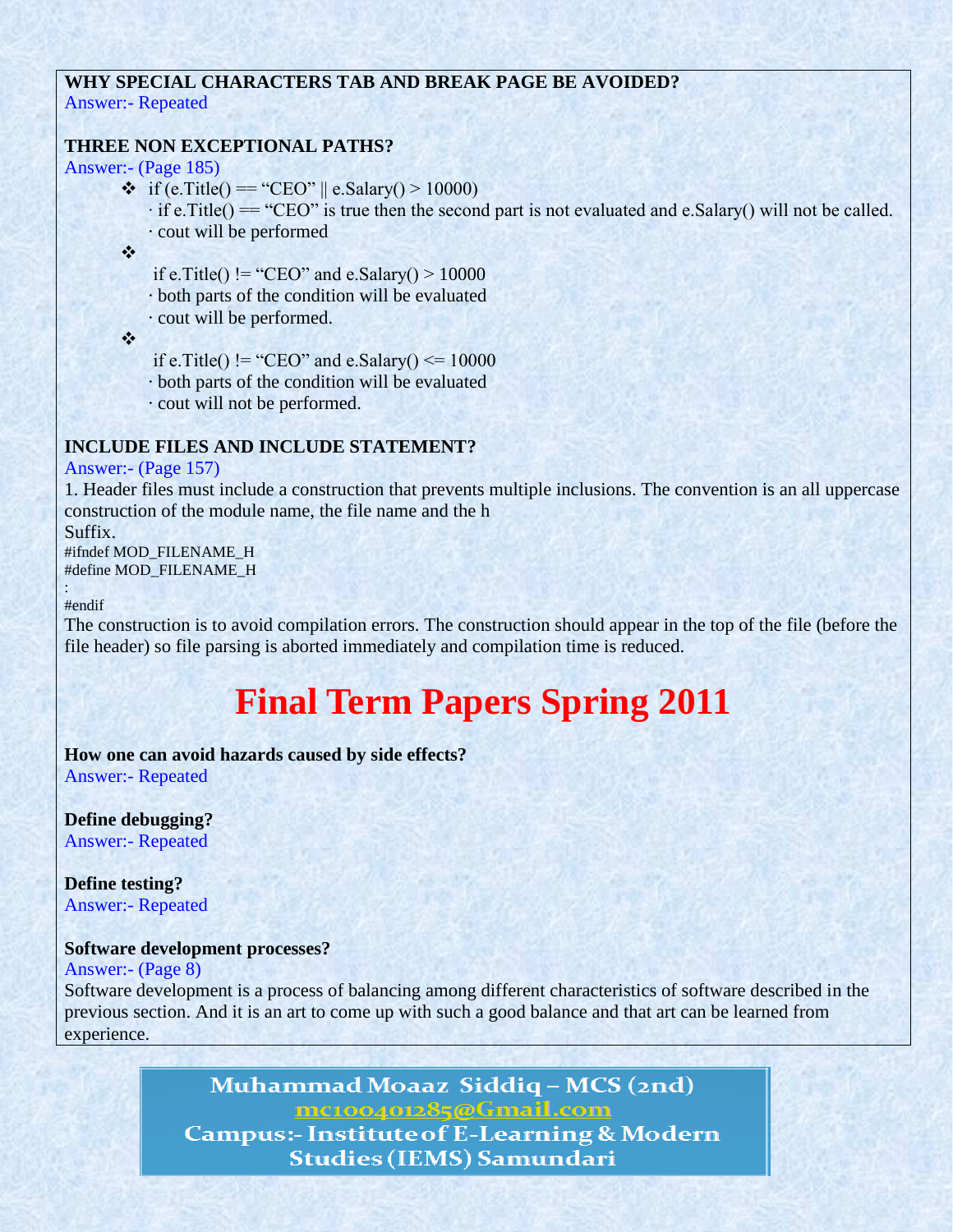# **Inspection pre-conditions?**

Answer:- (Page 210)

A precise specification must be available before inspections. Team members must be familiar with the organization standards. In addition to it, syntactically correct code must be available to the inspectors. Inspectors should prepare a checklist that can help them during the inspection process.

#### **How software engineer can work on domains if he gets the technical work..?**

Answer:- (Page 5)

"All aspects of software production' Software engineering is not just concerned with the technical processes of software development but also with activities such as software project management and with the development of tools, methods and theories to support software production".

These definitions make it clear that Software Engineering is not just about writing code.

# **Final Term Papers Spring 2011**

# **i. describe two Unit Testing Tips**

Answer:- Repeated

# **ii. Equivalence Classes**

Answer:- (Page 199)

# **Equivalence Classes or Equivalence Partitioning**

Two tests are considered to be equivalent if it is believed that: if one discovers a defect, the other probably will too, and If one does not discover a defect, the other probably won't either. Equivalence classes help you in designing test cases to test the system effectively and efficiently. One should have reasons to believe that the test cases are equivalent.

## **iii. Where the term compute method use.**

Answer:- Repeated

## **3 Question of 3 marks**

**i. Describe three coverage schemes related to white box testing** Answer:- Repeated

## **ii. Memory over-runs and their symptoms**

Answer:- (Page 220) A memory overrun occurs when you use memory that does not belong to you. (**Symptoms repeated**)

# **iii. The use of do.... while loops should be avoided, why is that?**

Answer:- Repeated

**3 Question of 5 marks i. write a note on Usefulness of testing** Answer:- Repeated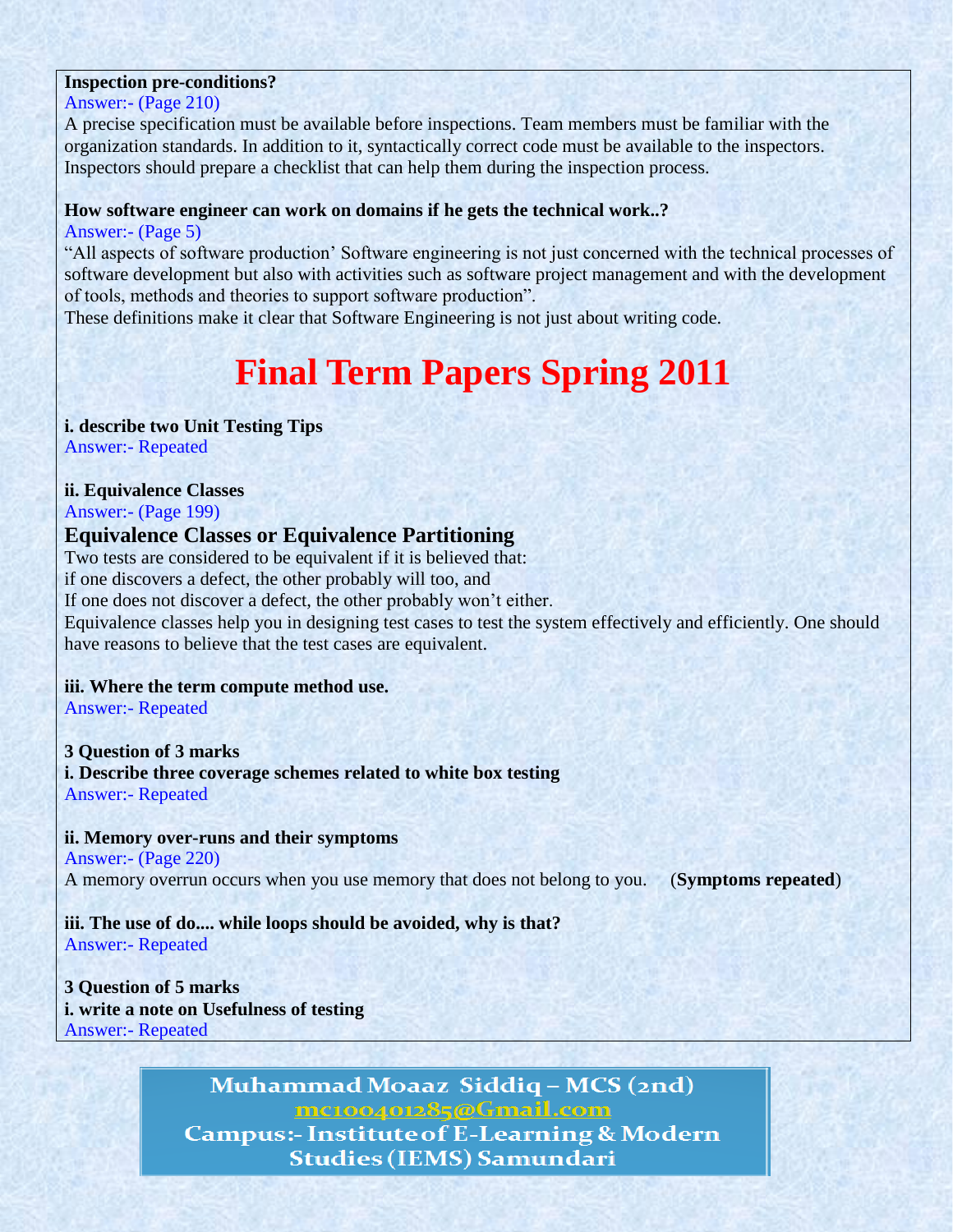# **ii. Identifier names also play a significant role**

#### Answer:- (Page 148)

Identifier names also play a significant role in enhancing the readability of a program. The names should be chosen in order to make them meaningful to the reader. In order to understand the concept, let us look at the following statement.

if  $(x=-0)$  // this is the case when we are allocating a new number

In this particular case, the meanings of the condition in the if-statement are not clear and we had to write a comment to explain it. This can be improved if, instead of using x, we use a more meaningful name. Our new code becomes:

if (AllocFlag  $== 0$ )

The situation has improved a little bit but the semantics of the condition are still not very clear as the meaning of 0 is not very clear. Now consider the following statement:

If  $(AllocFlag == NEW_NUMBER)$ 

We have improved the quality of the code by replacing the number 0 with a named constant NEW\_NUMBER. Now, the semantics are clear and do not need any extra comments, hence this piece of code is selfdocumenting.

**iii. Good clues, Easy Bugs explain this term.** Answer:- (Page 226) **Good clues, Easy Bugs**

# Get A Stack Trace

In the debugging process a stack trace is a very useful tool. Following stack trace information may help in debugging process.

- Source line numbers in stack trace is the single, most useful piece of debugging information.
- After that, values of arguments are important
	- Are the values improbable (zero, very large, negative, character strings with non-alphabetic characters?
- Debuggers can be used to display values of local or global variables.
	- These give additional information about what went wrong.

# **Final Term Papers Spring 2011**

**Q1 Define modularity** Answer:- Repeated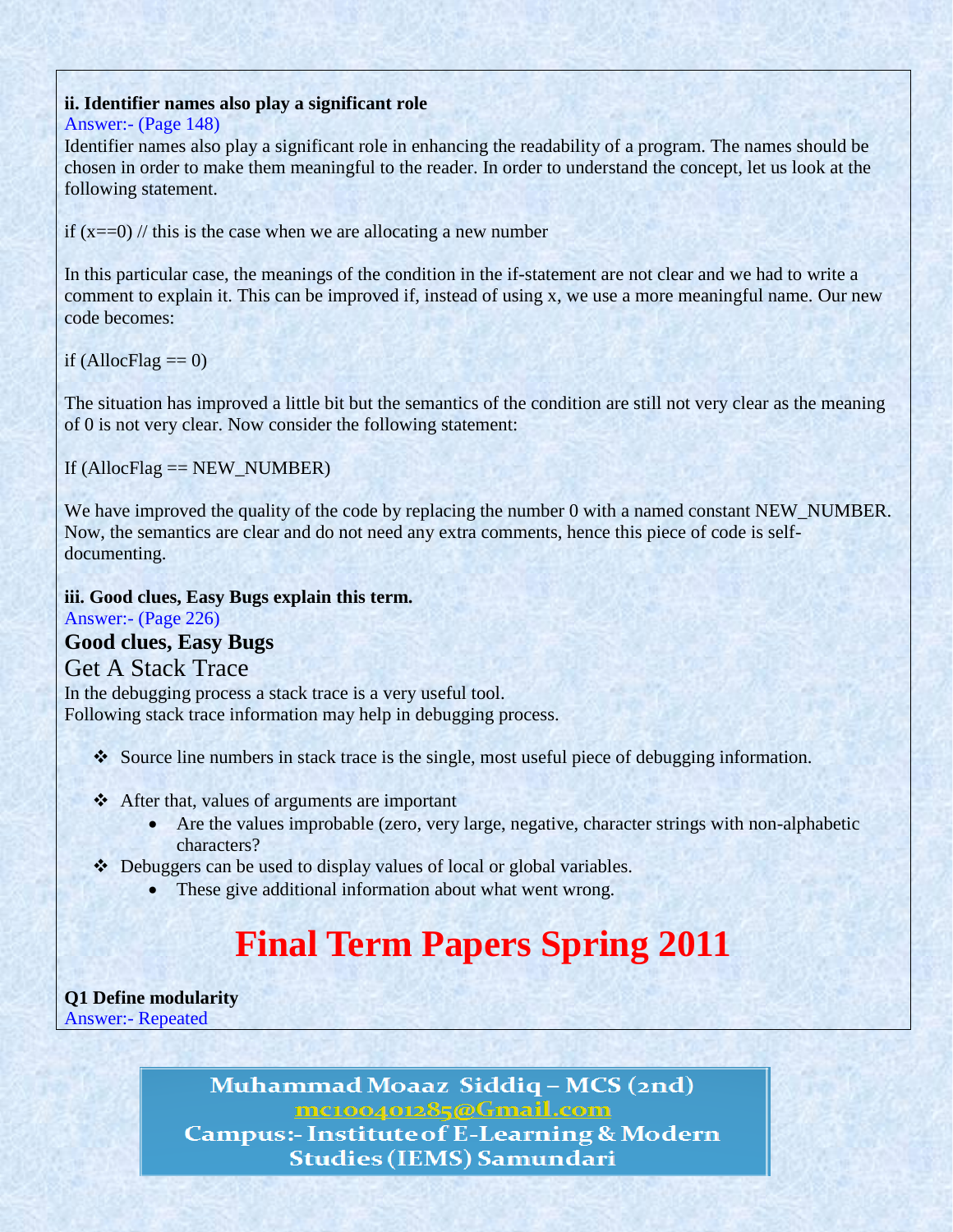# **Q2 Define Unit testing**

Answer:- Repeated

# **Q3 What is the syntax used for naming objects in a sequence diagrams?**

Answer:- (Page 107)

The syntax used for naming objects in a sequence diagram is as follows:

- syntax: [instanceName][:className]
- Name classes consistently with your class diagram (same classes).
- Include instance names when objects are referred to in messages or when several objects of the same type exist in the diagram.

# **Q4 Define these terms: Branch Coverage, Statement Coverage.**

# Answer:- (Page 202)

**Branch Coverage**: In this scheme, all the possible branches of decision structures are tested. Therefore, sequences of statements following a decision are tested.

**Statement Coverage**: In this scheme, statements of the code are tested for a successful test that checks all the statements lying on the path of a successful scenario.

# **Q5 Bit fields do suffer from a lack of portability between platforms. Why?**

Bit fields are a convenient way to express many difficult operations. However, bit fields do suffer from a lack of portability between platforms:

Answer:- (Page 183)

- integers may be signed or unsigned
- Many compilers limit the maximum number of bits in the bit field to the size of an integer which may be either 16-bit or 32-bit varieties.
- Some bit field members are stored left to right others are stored right to left in memory.
- $\cdot$  If bit fields too large, next bit field may be stored consecutively in memory (overlapping the boundary between memory locations) or in the next word of memory.

**Q6 Consider the following Use Case diagram: Identify the system actors in given use case diagram.**

**Q7 Why Special characters like TAB and page break must be avoided? Explain** Answer:- Repeated

**Q8 Write down at least two (3) guideline that can avoid hazards caused by side effects.** Answer:- Repeated

**Q9 Discuss five points, how a "variable "is efficiently used in a program?** Answer:- Repeated

**Q10 Differentiate between Black box testing and white box testing.** Answer:- (Page 198)